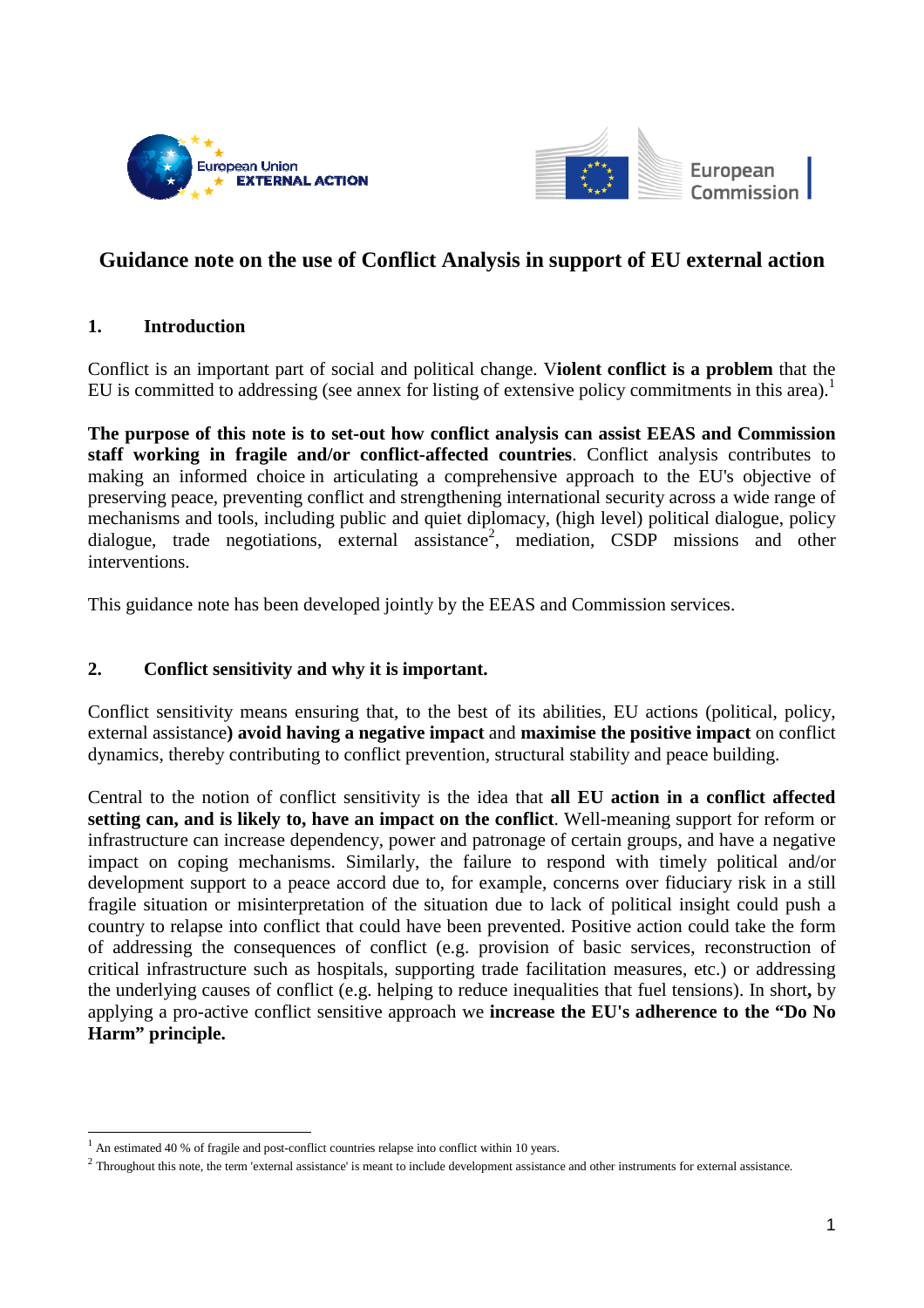The EU's ambition is to work more on<sup>3</sup> conflict, by addressing the causes of conflict and promoting peace. This follows from article 21 of the Treaty on the European Union, which states the core objective to **"**preserve peace, prevent conflict and strengthen international security", and various EU policy statements which have identified the need for the EU to "address root causes of conflict"<sup>4</sup>. The 2003 European Security Strategy and the 2005 European Consensus on Development acknowledge that there cannot be sustainable development without peace and security, and that without development and poverty eradication there will be no sustainable peace. The Council Conclusions of 2007 on security and development state that "conflict prevention should be pursued as a priority goal in particular by fostering and strengthening development cooperation<sup>"5</sup>. However, the recent comprehensive thematic evaluation of EC Support to Conflict Prevention and Peace-building<sup>6</sup> shows that **political reporting, strategy development and programming of external / development assistance were insufficiently conflict-sensitive in the past**. The evaluation found that while the EU is investing heavily, its impact is often limited to addressing the consequences of crises and conflicts. Another key finding is that the connection between the EU's diplomatic and CFSP engagement (e.g. through political dialogue, or CSDP actions) and external assistance has often been weak, reducing the EU's leverage and effectiveness in the area of conflict prevention and peace building.

Given that countries that could be or are affected by violence and conflict are highly diverse there is **no easy check-list for "what works" or what should be priorities and sequencing**. EU actions in a third country have to **take account of and be adapted to the key dynamics of conflict** that are **highly context specific**.

Acknowledging the complexity and diversity of conflict situations, **emerging best practice** (e.g. as documented by the OECD/DAC**) highlights the importance of the use of conflict analysis in the assessment of the context**. EU planning and programming documents have often contained elements of a formal conflict analysis, but not always in a systematic and structured manner. There is a need to address these weaknesses. Positive experiences with the use of conflict analysis by Delegations / country teams, such as in Bolivia, Sri Lanka and Georgia point to an emerging practice, applicable to the EU.

The **guidance presented in this document is applicable to EU action in a (post-) conflict ( prone) setting**, as a diplomatic actor (political dialogue), donor (external assistance), security provider (CSDP), trade partner, etc. A conflict analysis which is jointly owned by all the relevant EU actors is the basis for an effective Comprehensive Approach to conflict and crisis situations addressing the security-development-political nexus. Across all these domains, conflict analysis can strengthen the ability of the EU to plan and implement EU action mindful of its potential impact, positive or negative, intended or otherwise.

This guidance applies to all possible stages of (potential) violent conflict, including where violent conflict is ongoing. Crisis interventions will, for example, also have to take into account impact on future peace-building and the prevention of renewed conflict. The diagram below illustrates this and underlines how conflict sensitivity requires both a short term and a longer term approach.

<sup>&</sup>lt;sup>3</sup> Working "on" conflict entails active policies to address causes, support peace etc; this is to be distinguished from working "in" a conflict, where conflict is the context but there is no intention for a direct peace building/conflict prevention effect, and working "around" a conflict, where actor may seek to avoid conflict, and focus on unaffected areas. The EU does not advocate working around a conflict.

<sup>4</sup> See list of policy references in annex to this note.

 $<sup>5</sup>$  Council conclusions, 15097/07, p. 3</sup>

 $6$ http://ec.europa.eu/europeaid/how/evaluation/evaluation\_reports/2011/1291\_docs\_en.htm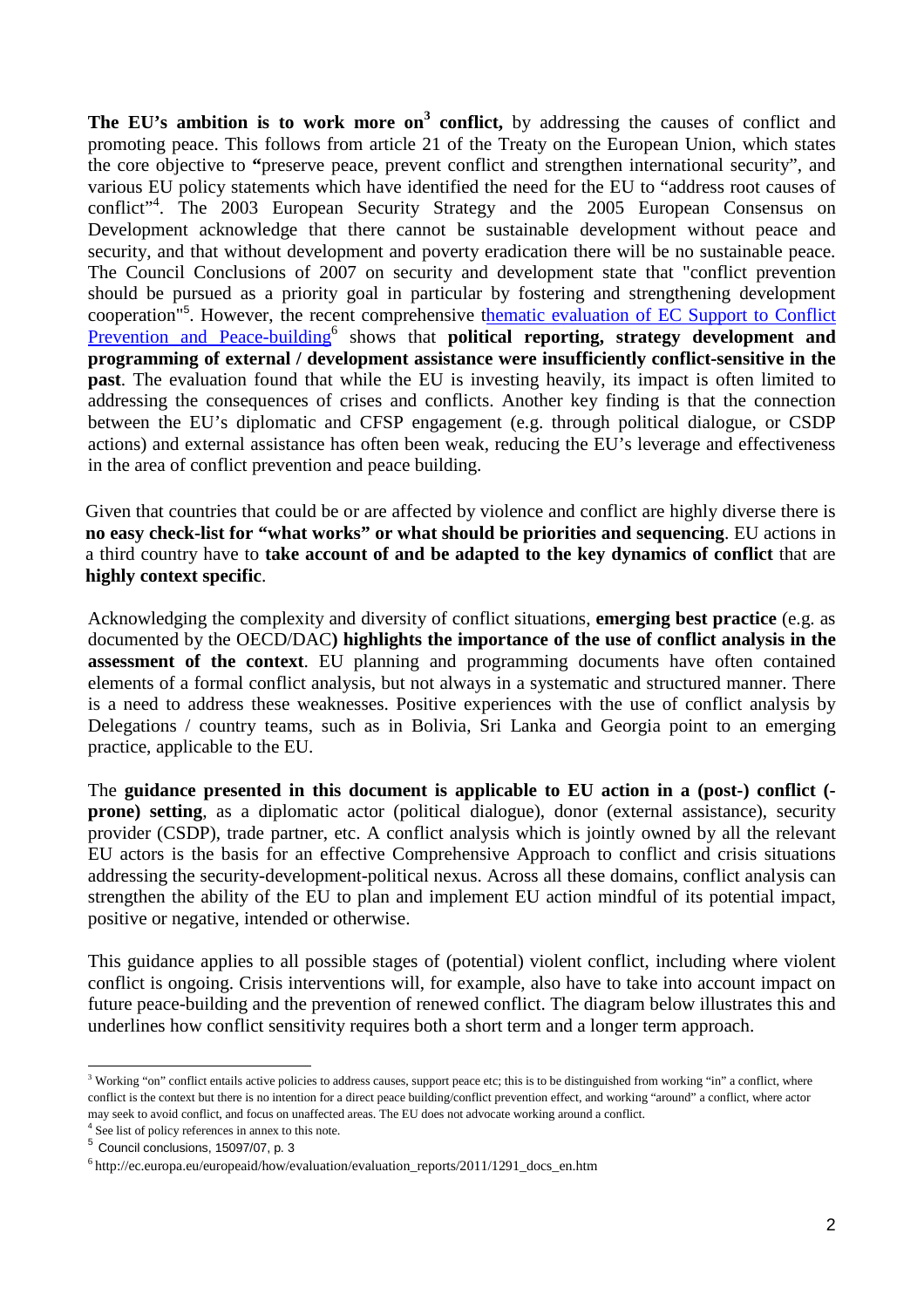

Figure 1: The Transformation Timeline

# **3. What constitutes EU conflict analysis?**

A conflict analysis uses a **structured framework** as the basis for information gathering, analysis, interpretation, appreciation of the realms of the possible and prioritisation of responses. A range of conflict analysis frameworks and tools have been developed, and can be tailored to the specific needs of EU Delegations. The EU has two frameworks which can be used to generate a conflict analysis; a light-touch Conflict Analysis Tool currently being piloted by the Conflict Prevention, Peacebuilding and Mediation Instruments Division in the EEAS, and conflict sensitive political economy analysis, developed in DG DEVCO (see chapter 4 below).

A useful <u>reference guide to conflict analysis frameworks</u><sup>7</sup> - including those produced by some EU Member States, USAID, and the World Bank amongst others - is available on-line. In line with most conflict analysis frameworks, key elements for an EU conflict analysis framework are:

 $\overline{a}$ 7 http://www.conflictsensitivity.org/sites/default/files/Conflict-

Sensitive%20Approaches%20to%20Development,%20Humanitarian%20Assistance%20and%20Peacebuilding%20Resource%20Pac k.pdf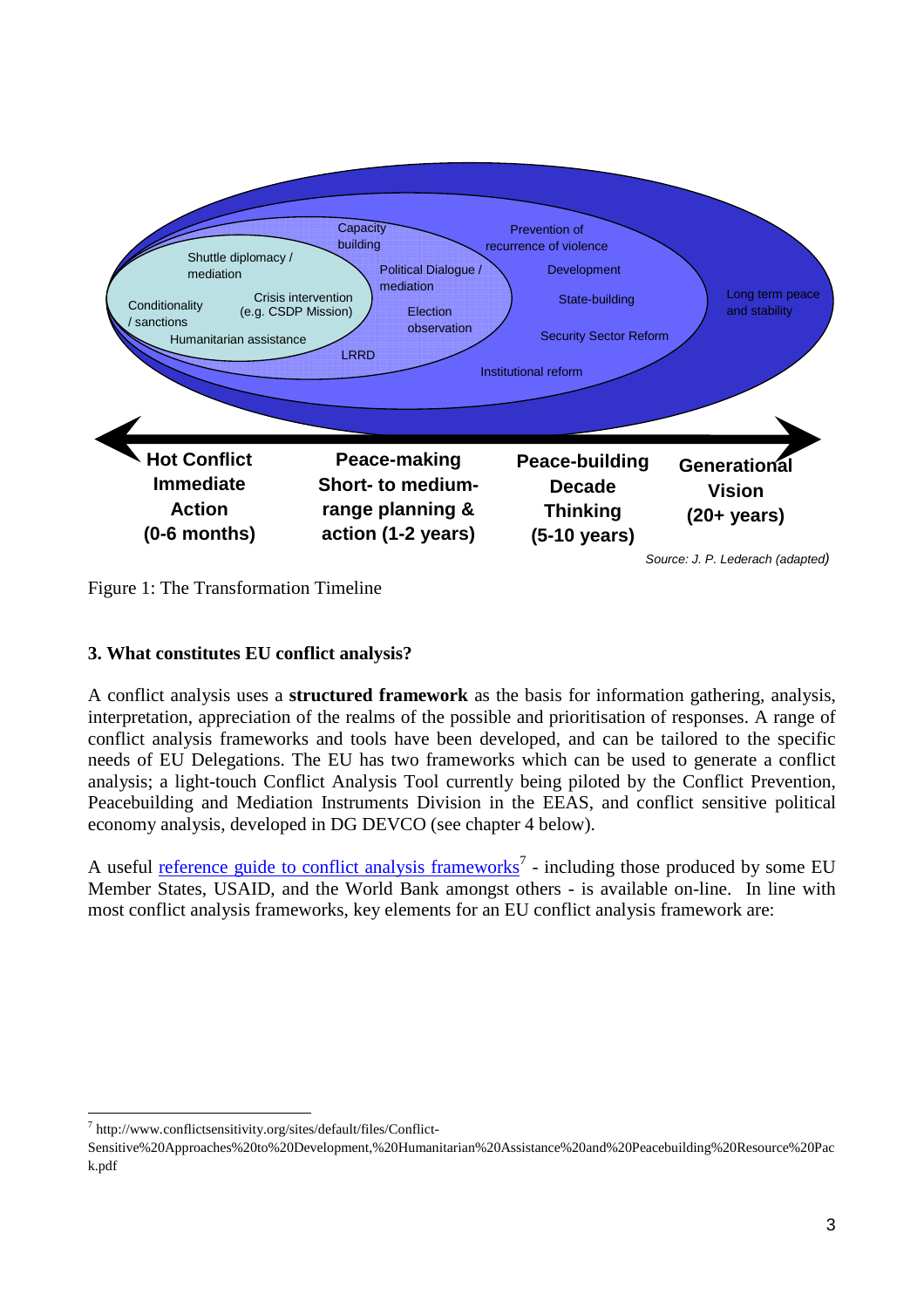# *Key elements of EU conflict analysis<sup>8</sup>*

- 1. An analysis of the **context** leading to a profile of contentious issues and conflict-prone areas
- 2. An analysis of the (possible) **causes of conflict** distinguishing between **structural (root)**  causes, **proximate** causes and the more immediate **triggers** of violent conflict. Where applicable, this should include an analysis of factors (including grievances) which contribute to and facilitate radicalisation and violent extremism. Analysis of conflict causes should also be complemented by an analysis of **factors providing for resilience** to violent conflict, which enable some communities/parts of a country to remain peaceful when others are in conflict.
- 3. An analysis of the **actors** exploring their interests, goals, positions, capacities and relationships.
- 4. An analysis of the **conflict dynamics** understanding the interactions between context, causes and actors, the distribution of violence, its nature and triggers.
- 5. An outline of potential scenarios possible future directions of conflict.
- 6. The identification of **existing and planned responses** to the conflict, internal and external – taking into account all actors, including development, military and security, diplomatic, trade, migration;
- 7. The identification of **key gaps, options and realistic strategies to respond to the conflict**, being mindful of the risk that any of these interventions might actually further increase the likelihood of violent conflict.

Analysing the causes of conflict, informs political dialogue, mediation, public and quiet diplomacy as well as external assistance and policy dialogue. It can also inform strategic planning, strategic reviews as well as follow-on work on CSDP interventions. Conflict analysis can help the EU make better-informed strategic and operational choices, to manage risks and potentially assess impact at a later stage.

Conflict analysis can be applied at the regional level (e.g. Horn of Africa), national level, subnational level (e.g. north eastern Nigeria) sector level (e.g. agriculture, infrastructure, private sector development, education) and at the level of a particular intervention (assistance project, CSDP mission etc.). It recognises that **achieving a high degree of certainty and predictability is often not possible** in complex environments, and adaptation to an evolving context is essential (see also section 4.1 on when to conduct conflict analysis).

An EU conflict analysis should involve the active participation of all the EU stakeholders who need to own and use its findings. Typically, this will include the Delegation(s), the EEAS and DG DEVCO, and other Commission services such as DG ECHO and FPI.

To sum up, **conflict analysis uses a collaborative process to develop an understanding of a conflict context.** It complements political understanding and human judgment, and builds upon and strengthens the understanding of the context analysis that staff in EU Delegations and Brussels develop through their daily work.

<sup>&</sup>lt;sup>8</sup> Based on: International Alert et al. 2004, Conflict-sensitive approaches – a Resource Pack - Chapter 2, which draws on 15 conflict analysis frameworks including those developed or used by the European Commission, EU member-states, USAID, and World Bank.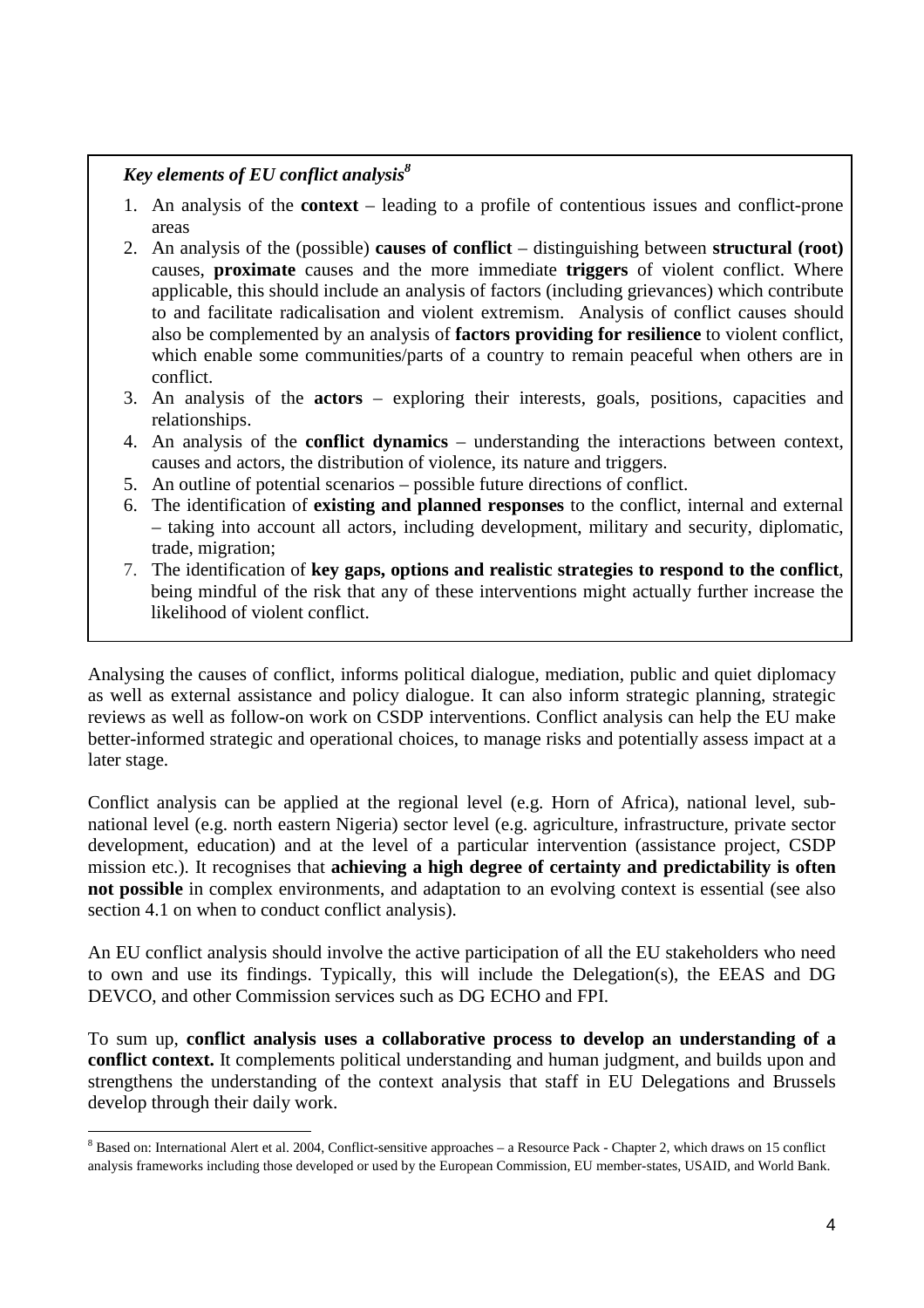## **4. Key "Who, When & How" questions**

### *4.1 Who can initiate a conflict analysis and when should conflict analysis be undertaken?*

Processes of conflict analysis can be initiated by a variety of actors, such as an EU Delegation, country desks or management at headquarters in the Commission or EEAS, an EUSR, one of the CSDP structures and / or the head of a specific CSDP mission / operation. Analytical support and options for developing conflict analysis can be provided by the EEAS Division for Conflict Prevention, Peace building and Mediation Instruments and the DEVCO Unit for Fragility and Crisis Management.

If a situation in a country changes, the EU's engagement might need some adapting. The EU's diplomatic engagement must always be flexible and adaptive. In relation to external assistance, the EU's new approach to programming allows more ad-hoc re-programming of allocations and a reassessment of the context, particularly in the case of evolving or emerging conflict. Likewise, proposing new CSDP missions and/or strategic reviews of ongoing CSDP missions / operations can be informed by (updated) conflict analysis.

While **good enough conflict analysis i**s **better than no conflict analysis,** it is important to update the analysis when significant changes occur. Integration of conflict analysis into political monitoring can strengthen understanding of the context. Little and often is generally preferable to infrequent and lengthy analysis – particularly in a fast changing, dynamic situation.

#### *Conflict analysis could be used by:*

- Delegations and the EEAS and Commission headquarters in response to rising conflict risk, as registered in the Early Warning system [currently under development]
- ECHO Offices and ECHO headquarters for the preparation of Humanitarian Implementation Plans
- CMPD with regards to work on CSDP missions / operations (e.g. during both planning and conduct as well as strategic reviews)
- Delegations or headquarters when preparing political strategies and/or EU programming of external assistance (i.e. the drafting of MIPs/NIPs/RIPs and CSPs where relevant)
- EEAS and DEVCO headquarter country team meetings when assessing EU programming proposals
- EU Delegations/EEAS headquarters considering potential responses to violent extremism/terrorism.
- Delegations and EU Member States embassies (and other donors) when consulting on Joint Programming
- Delegation and missions when producing reports on best practices and lessons learnt (e.g. Results Oriented Monitoring)
- Desk officers and other entities in headquarters when synthesising reports from the field (e.g. as basis for feed back into programming)
- By the EEAS and DG TRADE when preparing and conducting bilateral trade negotiations with countries affected by / at risk of violent conflict
- Delegations and headquarters when designing, and implementing specific (sector) actions.
- Delegations when engaging in political and policy dialogue with partners
- Project / programme managers / teams seeking to develop conflict sensitive approaches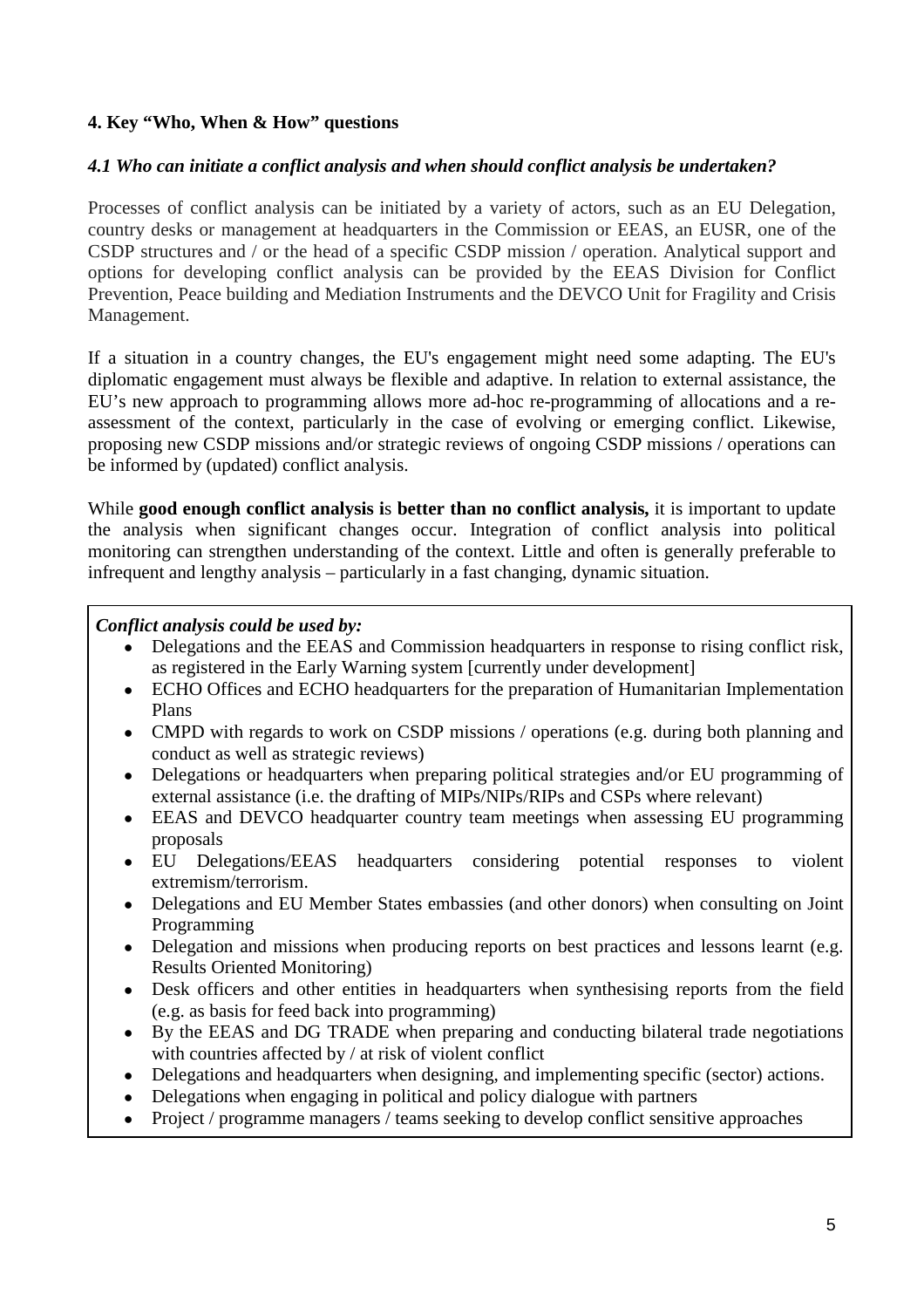The needs for conflict analysis may vary over time, and will be dependent on the user(s) or the situation. **The EU employs two tools that can be tailored to address these varying needs for conflict analysis**:

- light touch conflict analysis
- conflict sensitive political economy analysis

They are explained in the sections below.

#### *4.2 Light-touch conflict analysis*

**Light touch conflict analysis can often be the timely and commensurate response that is appropriate for the situation.** Conflict-affected settings are often characterised by developments that move at a quick pace. Provided that EU-actors involved already have a lot of knowledge and information on the situation, a light touch conflict analysis may inform critical decision making at a time when it is needed. The light-touch approach allows a broad range of very busy EU staff to participate in it and therefore own its results. The final product of the light touch exercise must be adapted to the needs of its audience. An executive summary can help brief senior management to support their decision making; and a more detailed text for those engaged in practical responses. Due care should be taken to go beyond a technocratic exercise and address the political dimension of the conflict as strongly as possible. The result of a light-touch conflict analysis may need to be complemented by additional analysis with an increased focus or depth. This would involve carrying-out a political economy analysis.

The process of conducting a light-touch conflict analysis assumes that the minimum requisite knowledge and expertise on the conflict context is available (e.g. tacit knowledge of participants, reports of relevant assessments). Where this minimum level of knowledge and expertise is not readily available, a political economy analysis can deliver this.

**An interactive conflict analysis workshop is the key element of a light-touch approach.** It can be organized at the Delegation or at Headquarters and can be undertaken in 1-2 days. This analysis seeks to draw on the perspectives and knowledge of a broad range of EU actors, and, where possible, include a few external experts (academics, civil society, etc). In sensitive cases, the inclusion of external experts may not be appropriate.

During the workshop a conflict analysis framework is used to map out the key actors and causes of conflict and to discuss possible EU responses. Participants usually receive a short document synthesizing existing conflict and other forms of analysis undertaken by others<sup>9</sup> in advance.

**The workshop approach provides analysis that is generated and therefore owned by the participating EU actors**. It establishes a common understanding of the conflict, enabling comprehensive measures to be put in place. These workshops are recommended when events on the ground require quick responses, or in order to initiate the discussion on overall conflict trends and possible responses. **The output of a conflict analysis workshop will be a short and structured conflict analysis report**, summarising the analysis conducted during the workshop.

The EEAS Conflict Prevention, Peace-building and Mediation Instruments Division (CPD) can help organise and facilitate these light touch processes/workshops upon request from country teams or

 $\overline{a}$ 

 $9^9$  The organisers of the analysis may commission a consultant to prepare this, or do it themselves.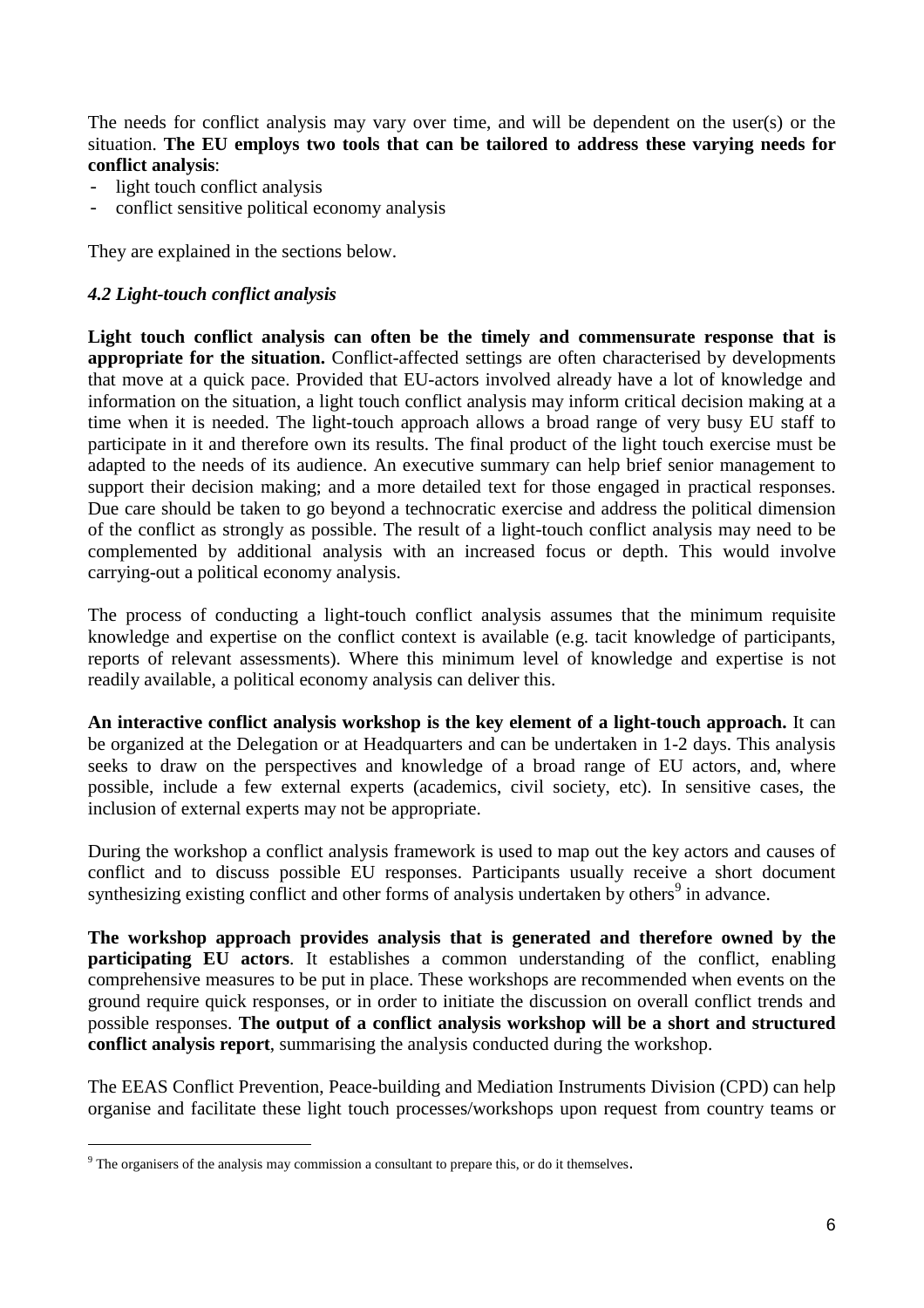others. A reference guide on the methodology for EU conflict analysis workshops will be forthcoming.

As the light-touch analysis is limited in time and depth, it may in fact conclude that a more in-depth analysis is be required. The light touch exercise will then provide a scoping for this follow-up exercise.

## *4.3 Conflict sensitive political economy analysis*

Where in-depth analysis is required, political economy analysis can be employed. **Political economy analysis provides a framework to understand key aspects of the political and economic processes, relationships and dynamics at work in a given country or sector**. Political economy analysis investigates how political and economic processes interact in a given society, and support or impede the ability to solve problems that require collective action. It takes particular account of the interests and incentives driving the behaviour of different groups and individuals, the distribution of power and wealth between them, and how these relationships are created, sustained and transformed over time. These relationships are crucial in explaining how politics works, how wealth is created, and how change happens. The framework is intended to help deepen EU staff's understanding of the country context or of specific sectors, and to promote discussion of how the EU can best interact with national political economy dynamics.

**A Political economy analysis can deliver an assessment of the key elements of conflict analysis outlined in chapter three.** Political economy analysis methodology combines in-depth desk and field research with interactive workshops that help ensure ownership of the analysis by the EU actors involved. Also in conflict and fragile situations, an iterative approach to Political Economy analysis can be important, as a first in-depth analysis may only uncover certain causes of conflict and a 'light touch' review can be useful. This may be especially relevant for countries which have remained more closed towards external actors. DEVCO's Fragility and Crisis Management unit can, together with the Quality of Delivery Systems unit, provide advice on how to conduct political economic analysis.

## *4.4 How does conflict analysis relate to other tools/approaches and guidance for analysis?*

In addition, the EU uses also uses other analytical tools to understand the country and sector context such as governance assessments, human rights assessments, actor mapping, public policy, public financial management and macroeconomic framework analysis<sup>10</sup> and political reporting to ensure monitoring of the EU's political objectives. Conflict analysis complements these methods and can draw on them primarily for information. Relevant EEAS and Commission Divisions can advise on the use of these respective tools.

Conflict analysis and the planning / review of CSDP actions can mutually inform and reinforce each other. Early coordination with CMPD is necessary, starting with the integrated strategic planning Unit. This will be essential when a CSDP mission or operation is envisaged as part of an EU crisis response.

 $\overline{a}$ <sup>10</sup> A number of these assessment types can be found in the PPCM guidelines.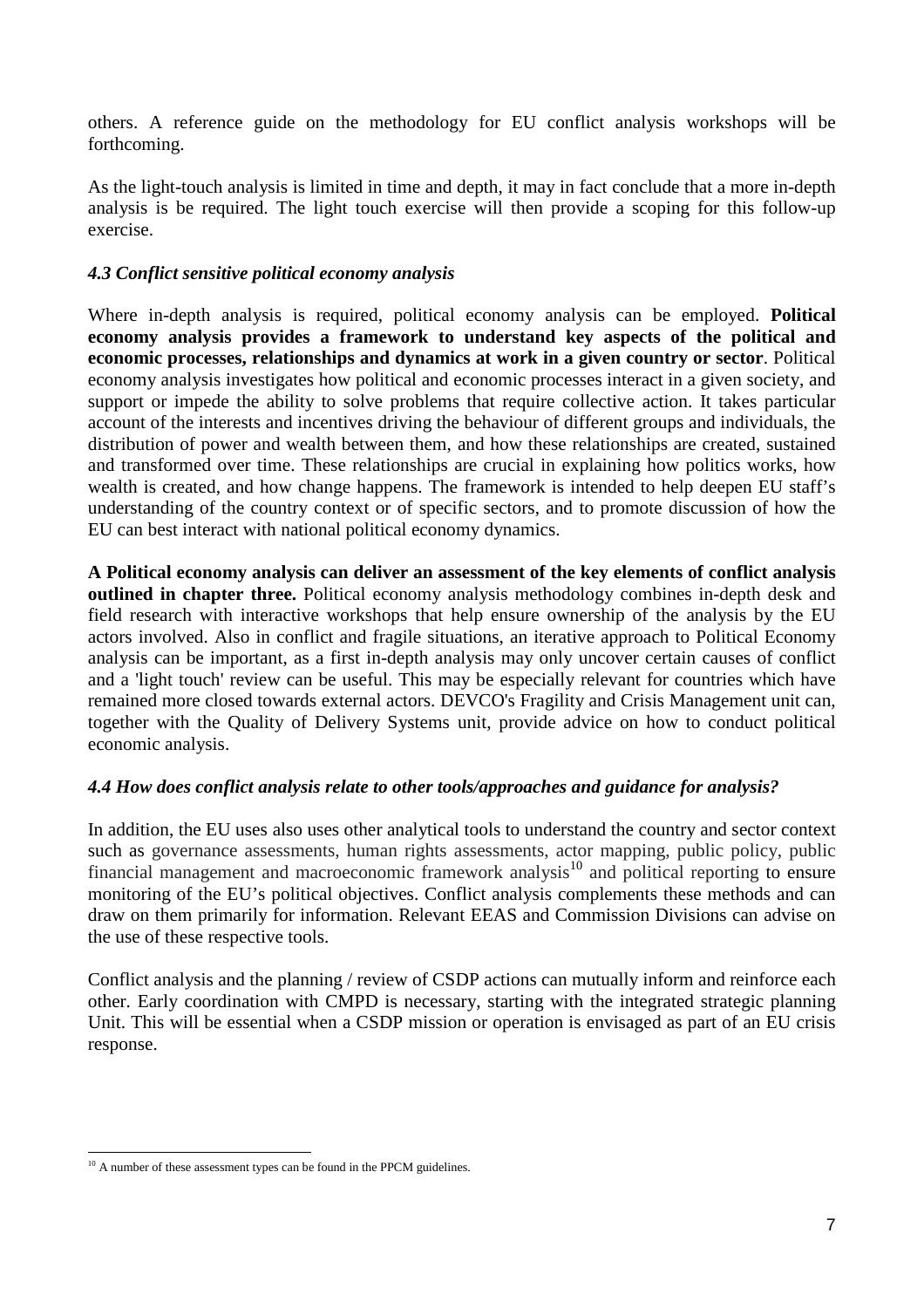A system for early warning of conflict risk is currently under development. Once such a system becomes operational, the system may trigger conflict analysis and / or an in-depth political economy analysis for countries identified as having increased conflict risk.

## *4.5 How do we engage other stakeholders (national governments, EU Member States) in conflict analysis?*

While in general, close cooperation with partners is encouraged, joint conflict analyses, in particular with collaboration of the partner country government(s), tend to be more politically correct and less critical. Joint analysis can lead to shared ownership and collaborative responses, but these advantages have to be weighed against possible drawbacks.

It is important to note that **asking actors in partner countries, in interviews or consultations, about conflict risks in their country can be highly sensitive and lead to misinterpretations**. In these circumstances, it may be advised to focus the discussions on transition, resilience or promotion of stability, rather than conflict risks.

In the context of the New Deal, fragile states committed themselves to conducting their own fragility assessments, in cooperation with international partners. The EU is committed to supporting these assessments, while this does not obviate the benefit for the EU to conduct its own conflict analysis.

## **4.6.** *Are there specific policy documents or guidelines on the above-mentioned issues? Whom should I contact if I need support?*

There are official policy documents on many of the above-mentioned issues, including guidelines, Commission communications, Council conclusions, etc. An indicative, non-exhaustive list of these documents (with their references) can be found in Annex II. In other cases, there are useful reference documents from the United Nations or other international organisations (also included) or those generated by EU-funded initiatives.

Contacts:

- **EEAS:** Conflict Prevention, Peace-building and Mediation Instruments Division: K2@eeas.europa.eu
- **DEVCO**: Fragility and Crisis Management Unit: EuropeAid-07@ec.europa.eu

## **5. Linking Conflict Analysis to EU External Action**

A conflict analysis should facilitate the development of **context specific options for an EU response at different levels** that target key conflict dynamics (conflict dynamics being the link between causes, context and actors). These options should be defined in light of an assessment of actions undertaken by other international actors. These options will generally relate to various fields of EU action, each with its own priorities and decision making processes.

Once the outcome of a conflict analysis has been agreed by the relevant EU services in charge of the country / countries concerned, and based on the findings and options suggested**,** the geographic departments, Delegation(s) and other relevant services **need to decide where and how the followup takes place**. It will depend on the results how follow-up action needs to be defined and formulated. It could simply be a list of recommended follow-up in the conflict analysis report that is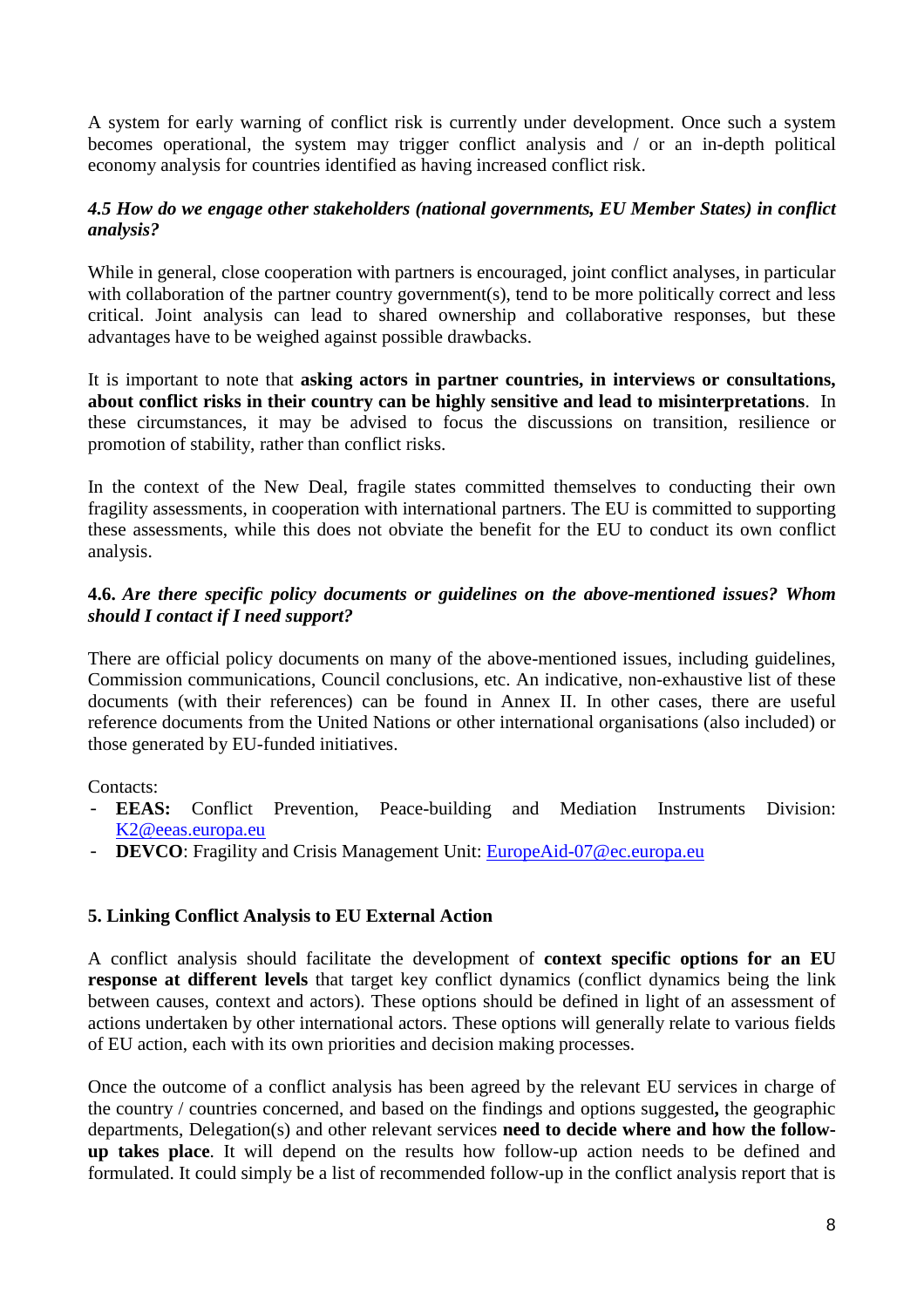taken up by each relevant actor using established processes / procedures. It may be necessary to develop an options paper for senior management and/or for discussion with member states in PSC or FAC. The results of the conflict analysis could also be the basis (or trigger) for developing a Joint Framework Document. It is furthermore possible to follow-up by developing a specific options matrix or logical framework that addresses action across various domains of EU Action. Certain aspects of the follow-up may be delegated to the country level (Delegation but possible also CSDP mission/operation etc.) while others need headquarters involvement / decision making.

In general, when defining follow-up it is recommended to**:** 

- **- Be goal and objective driven, rather than instrument driven.** One way to achieve this is to define an overall goal for the EU response to address the conflict or conflict risk and prioritise the key issues on which the EU may have some positive impact. These key issues (problems) can be turned into the specific objectives of the EU response.
- **- Identify complementary measures needed to reinforce / support key elements** of the chosen response (e.g. to complement an SSR programme with support to civil society performing a watchdog role of the security services)**.** Typically, a response package to a situation of conflict will require action across the domains of diplomacy, development/external assistance and Security & Defence, and can draw on a variety of the instruments and tools to the disposal of the EU.
- **- Consider from the start the different time dimensions needed** to achieve the desired result(s), from immediate short term actions to initiatives that address medium to longer term needs.

An illustrative example of a response package is given in Annex I in the form of a simple planning matrix that connects specific objectives with the different types of EU action, that are needed to achieve them.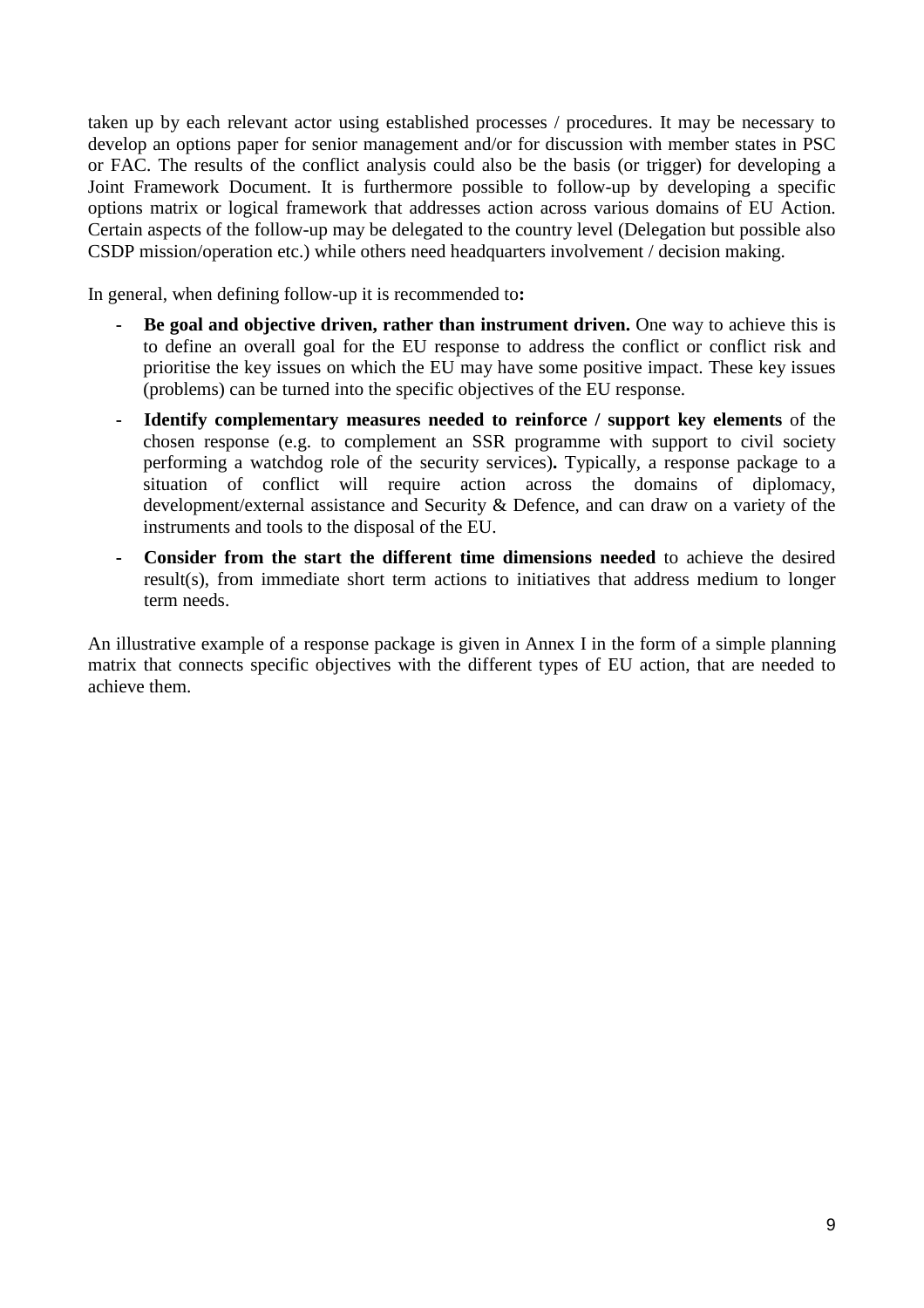**Annex I: Illustrative Planning Matrix with examples of linking conflict analysis to comprehensive EU External Action** 

| Key conflict dynamics emerging from                                                                                                                                                                                                                                      | <b>Domains of EU External Action</b>                                                                                                                                                                                                                                                                                                                                                                 |                                                                                                                                                                                                                                                                                                |                                                                                                                                                                           |
|--------------------------------------------------------------------------------------------------------------------------------------------------------------------------------------------------------------------------------------------------------------------------|------------------------------------------------------------------------------------------------------------------------------------------------------------------------------------------------------------------------------------------------------------------------------------------------------------------------------------------------------------------------------------------------------|------------------------------------------------------------------------------------------------------------------------------------------------------------------------------------------------------------------------------------------------------------------------------------------------|---------------------------------------------------------------------------------------------------------------------------------------------------------------------------|
| conflict analysis and corresponding<br>strategic goal for EU Action                                                                                                                                                                                                      | <b>Political Dialogue / Diplomacy</b>                                                                                                                                                                                                                                                                                                                                                                | <b>External assistance</b>                                                                                                                                                                                                                                                                     | <b>CSDP</b> Action                                                                                                                                                        |
| Issue: One geographic and ethnic<br>grouping has privileged access to<br>education – undermining structural<br>stability and being a source of grievance<br>and conflict<br>Objective:<br>Structural stability is<br>promoted by supporting equal access to<br>education | EU HoD addresses very sensitive political $\bullet$<br>blockages to education reform informally with<br><b>Head of State</b>                                                                                                                                                                                                                                                                         | Education is proposed<br>and<br>agreed as focal sector;<br>Geographic<br>distribution<br>of<br>access to education forms part<br>of EU policy dialogue with<br>Ministry of Education<br>EU programming with Ministry<br>of Education seeks to promote<br>more equitable access to<br>education | [Not applicable]                                                                                                                                                          |
| Issue: Citizen's do not feel safe and are<br>directly targeted by the security sector<br>(police/army/judiciary) which is a<br>proximate cause of conflict<br><b>Objective:</b> Effective access of citizens<br>to justice and security services is<br>improved          | • EU HoD enquires about windows of • Within the Governance focal<br>opportunity to engage in security sector<br>reform with Ministers of Justice and Interior<br>[and Defence in case of a military CSDP<br>engagement];<br>· Outputs of complementary but sensitive<br>civil society measures to EU supported<br>justice and security sector reform are<br>regularly discussed with both ministries | sector, citizen access to justice is<br>noted as priority area;<br>$\bullet$ EU support to civil society to<br>promote access to justice and<br>security services is programmed<br>as part of wider justice reform<br>and complements SSR mission.                                             | for a<br><b>CSDP</b><br>Options<br>mission with SSR mandate<br>developed<br>for<br>are<br>consideration by PSC, with<br>subsequent follow-up as<br>decided                |
| Political<br>mobilisation<br>is<br><b>Issue:</b><br>undertaken on very polarised identity<br>grounds - has led to difficulties and<br>violence in the past transfers of power -<br>elections have been a trigger of conflict                                             | • EU HoD with other EU HoMs have robust<br>private dialogue with President and Heads<br>of Political Parties on political polarisation<br>and incitement to violence<br>• Dialogue<br>with<br>National<br>Election<br>Commission and police, media about what<br>capacity/incentives they need to acquire to<br>prevent rumour and acts of organised or                                              | • Governance focal<br>area has<br>strong conflict prevention focus<br>going beyond elections to entire<br>electoral cycle 2 years before<br>national elections;<br>• Programming<br>supports<br>community<br>reconciliation,<br>mediation                                                      | [if so decided and/or at<br>request of the UN a CSDP<br>military mission could be<br>fielded<br>to<br>support<br>(confidence in) security<br>around the actual elections] |
| Objective: The recurrence of electoral<br>violence is prevented after the next<br>election in 2 year's time                                                                                                                                                              | random violence;<br>• Accurate reporting of political issues<br>before, after and during elections                                                                                                                                                                                                                                                                                                   | • Policy dialogue by HoO follows<br>up on technical aspects of<br>political dialogue with election<br>commission etc.                                                                                                                                                                          |                                                                                                                                                                           |